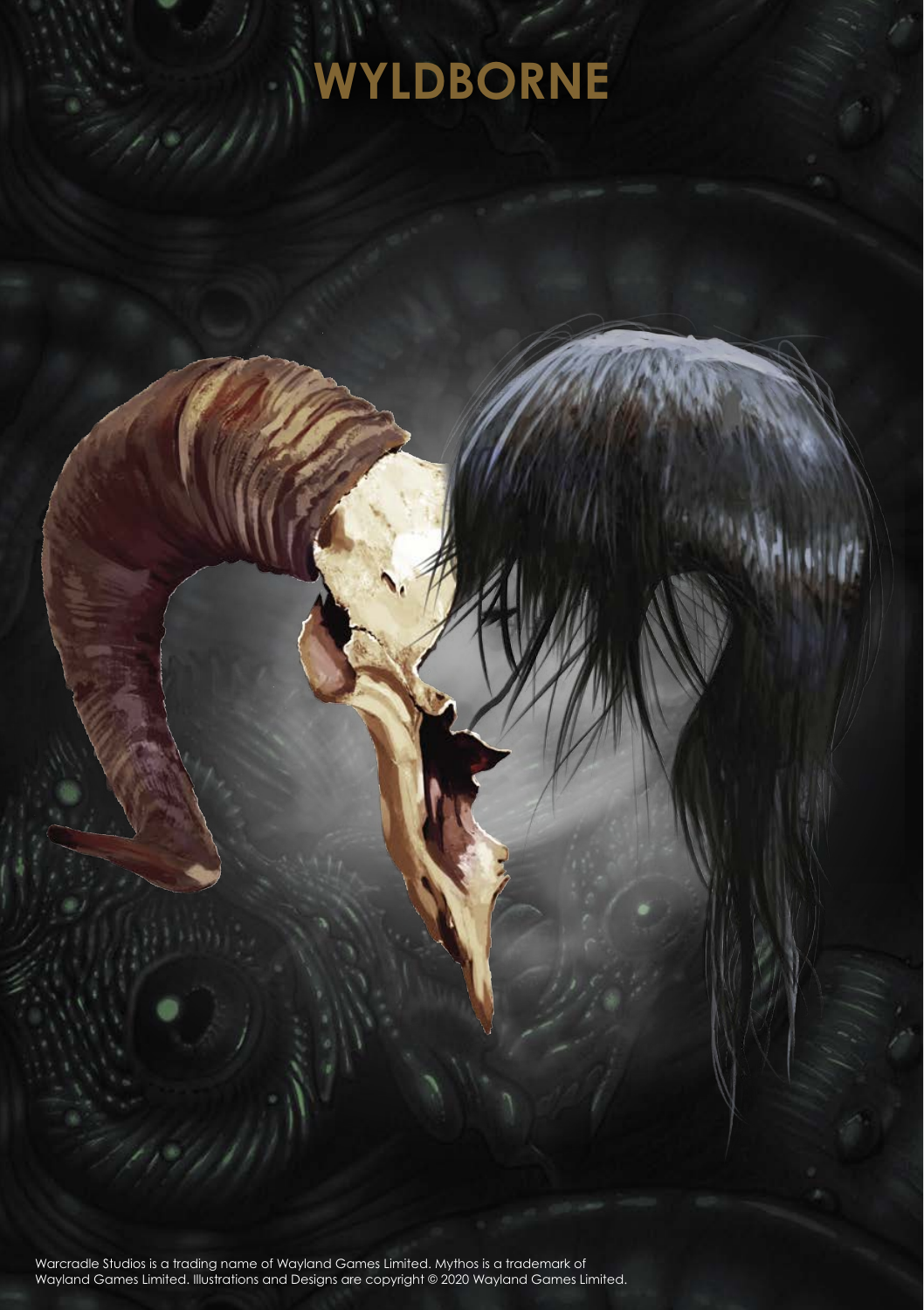## **MYTHOS**

Naturalists and biologists will say that Nature is a living thing in perfect balance. But what they do not realise, is that such harmony has only been reached through the influence of the ancient force known as the Wyld. This power was worshipped in its own right in ages past and even today can be found in the roots of many more… sanitised religions. The Wyldborne still remember the old ways, however, and all the raw power that comes from those who walk in its shadow.

Dorothy Good was raised in the Old Lore along with her sister, Mercy. Her mother would have had it no other way. When Dorothy was of age she began to listen to the Wyld in the forest. As the woodland willed her to, Dorothy laced the family soup with the fungi she had foraged the previous night. All of them fell deathly ill and, as promised, her parents quickly succumbed to the toxins. But for Dorothy and her sister, they awoke changed. Now the forest speaks to her every night. The Shadow War has begun and the Wyld has such plans for the Wyldborne…

The serpents Blood and Nadrageel visited the Good home the night after her parents died. Nature wastes nothing. Once the reptiles had fed, the sacrifice Dorothy had made to the Wyld bound the snakes to her service. Blood has become virtually inseparable from Dorothy, while his sibling (mirroring Dorothy's relationship with her own sister) prefers to hunt independently and alone. Even so, at a glance, Blood and Nadrageel know when their mistress needs them to hunt down and hold someone fast… and when to feed.

A literal avatar of the Wyld, Sernos is a terrifying amalgam of beast and nightmare. Known in antiquity as 'the Goat', Sernos has stalked the shadowy forests since before mankind could form words to name him. Waxing strong as the



Wyld is nourished by the 20 million dead from the Great War, now that Dorothy has begun to gather the Wyldborne, Sernos answers the call.

The barrow-witch Mercy Good might be the older sister, but she lacks the temperament to lead the Wyldborne. Mercy is all aggression and primal fury. She revels in murder and bloodshed wherever it might find release. Only the call of the Wyld compels her to serve alongside her sister, though the same voices that drive Dorothy to plot and scheme do nothing but fuel Mercy's rage.

Loren is a Nuckalavee. These mythical creatures have a rapacious hunger which causes them to hunt deer and other prey in the deep forests. Stepping between shadows and preferring to hunt by moonlight, Loren is nonetheless a capable member of the Wyldborne. Strong and perceptive, Loren understands the power of the Wyld all too well. As long as her voracious appetites are sated, she can be relied upon to fearlessly attempt any task that Dorothy Good may require of her in the Shadow War.

## **mythosthegame.com**